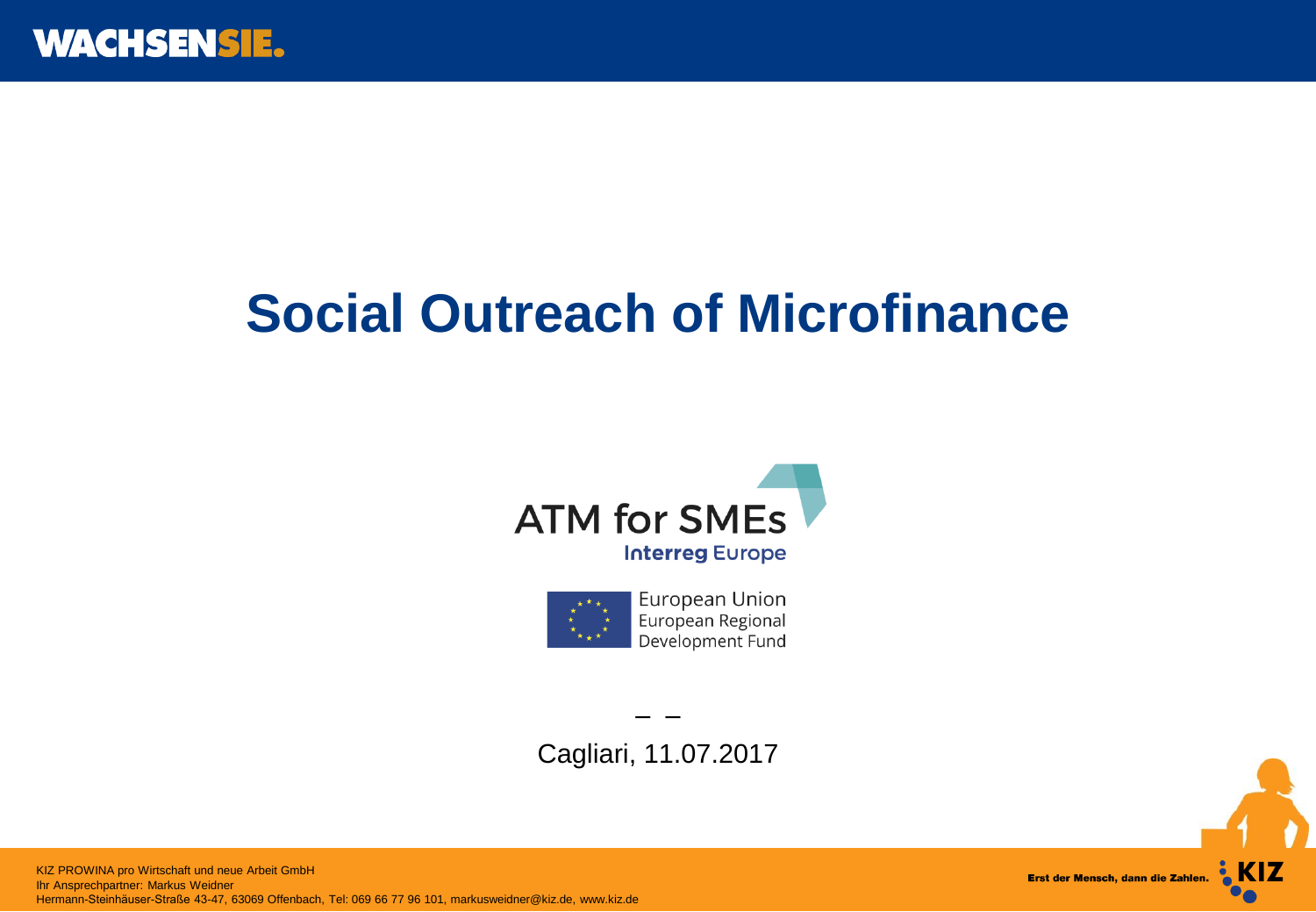# **Social outreach: Definitions /// preliminary assumptions**

- **Target clients**: Poor people, socially or financially excluded people (generally without collateral nor credit history) lacking access to traditional sources of finance (e.g. microentrepreneurs and the self-employed).
- **Objective of the operation**: Social inclusion
- **Benefit of the operation:** Economic development
- **Microfinance** is (by definition) determined to overcome unemployment and foster social inclusion, therefore microfinance institutes provide services to underserved communities.
- **Microfinance:** includes all those activities oriented to provide access to financial **AND** non-financial services
- **Microfinance** is clearly part of a wider "alternative finance" spectrum
- **Microcredit:** loan of a small amount (currently max.25.000€), used for the creation or expansion of income-generating and job-creating activities with a focus on entrepreneurial activities (micro-enterprises).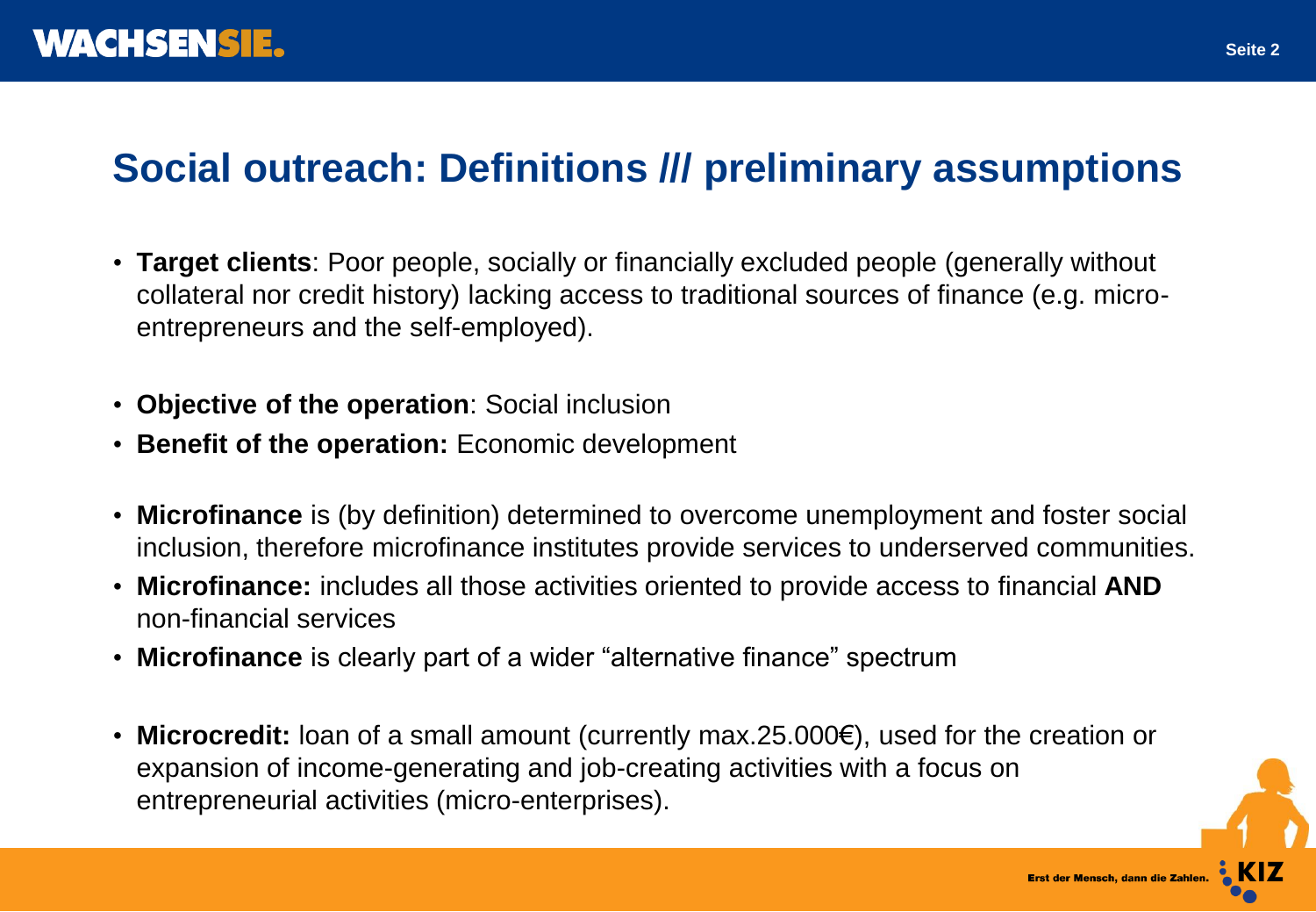# **Problem Description**

- Disadvantaged target groups do not have the usual collateral required to access the traditional banking system. They need additional non-financial services which foster **sustainable economic development**.
- Traditional banks do not/cannot serve disadvantaged target groups. Costs are higher than income generated through interest. Non-financial services (i.e. BDS) cannot be provided at bank level.
- Non-financial services cannot be covered by interest alone. Mobilising additional resources and engagement from the **public, philanthropy and voluntary sector**, in order to fully cover transaction, capacity building and quality assurance is required.
- Trust-based partnership models exploiting systematically synergies between the core activities of the partners and their microfinance related operations, in order to reduce transaction costs and provide efficient non-financial services need to be established.

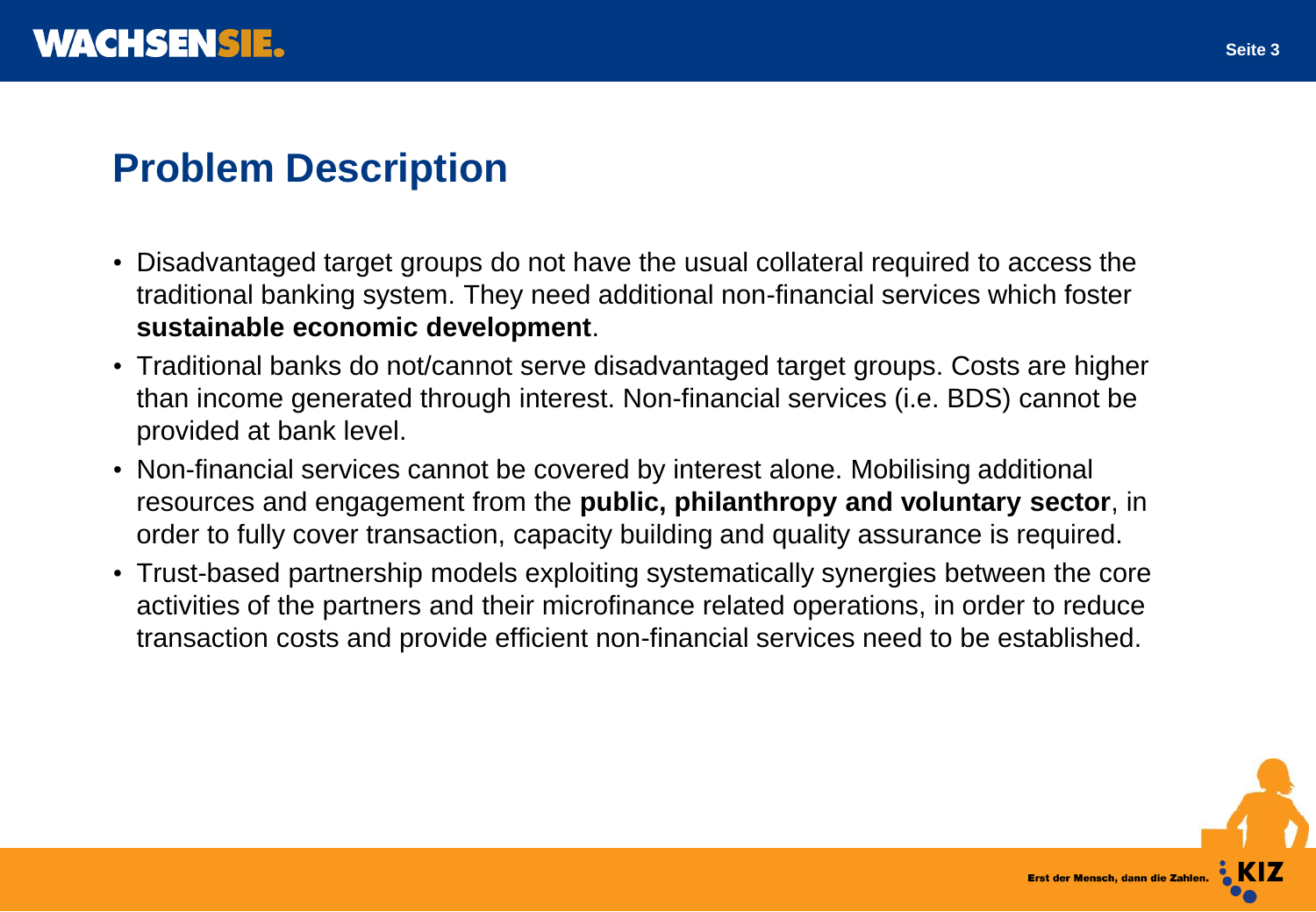### **Good Practice: DMI's Trust-based Partnership Model**



Erst der Mensch, dann die Zahlen. CKIZ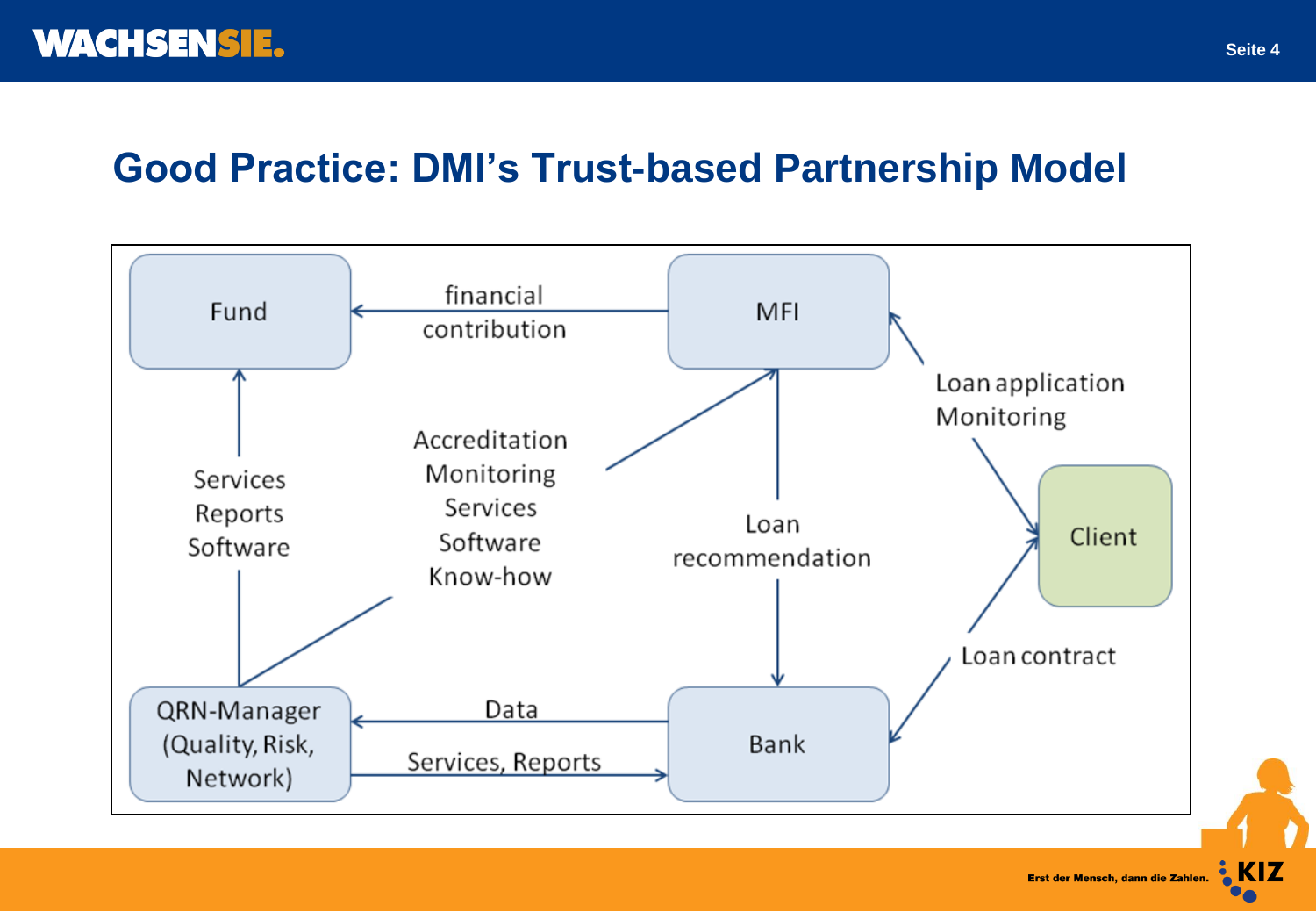# **Good Practise: Examples**

Ostpol-Microloan (Offenbach):

- **Objective:** promote economic development in disadvantaged urban district;
- characterized by high unemployment rate and high proportion of migrants (eastern and southern Europe)
- **Partners:** City of Offenbach, KIZ, Sparkasse Offenbach, GBO (municipal building and construction company), IHK (Chamber of Commerce), ESF, German Ministry of Transport, Building and Urban Development
- **Interest rate:** 7,5% 10%
- **Outcome:** default rate >3%

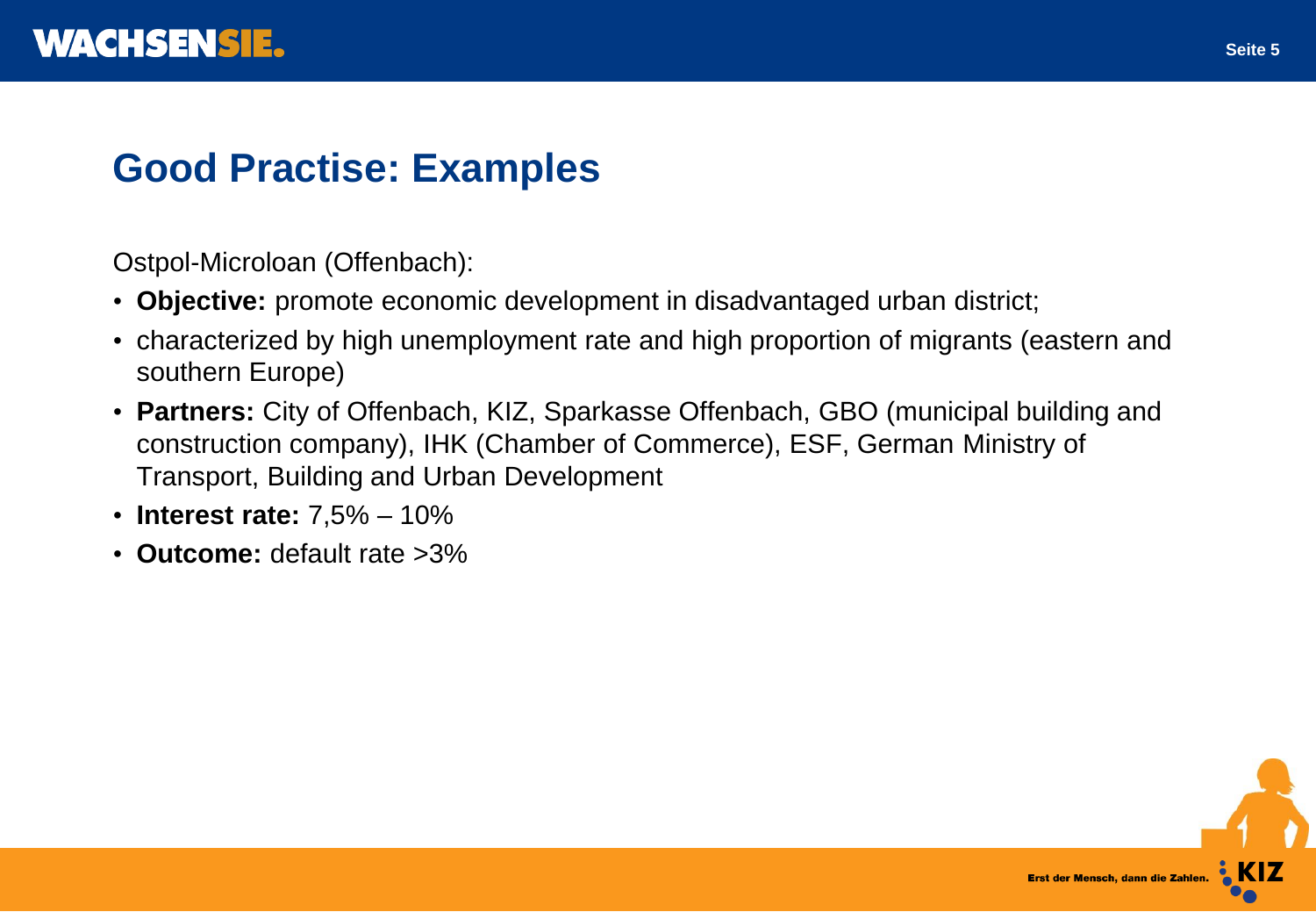

#### **Loan Committees**

- Loan committee demonstrate know-how and experience in:
	- local job market
	- financial services
	- pedagogics, psychology
	- law and regulations
	- tax regulations
	- consultancy
	- Administration
	- regional business development services
- Objectives:
	- approve/reject loan applications
	- support MCP to make better loan decisions
	- provide detailed feedback
	- bring stakeholders from diverse backgrounds together to anchor microloan program locally
	- combine non-financial and financial services for entrepreneurs
	- provide contacts/access to professional networks to support entrepreneurs